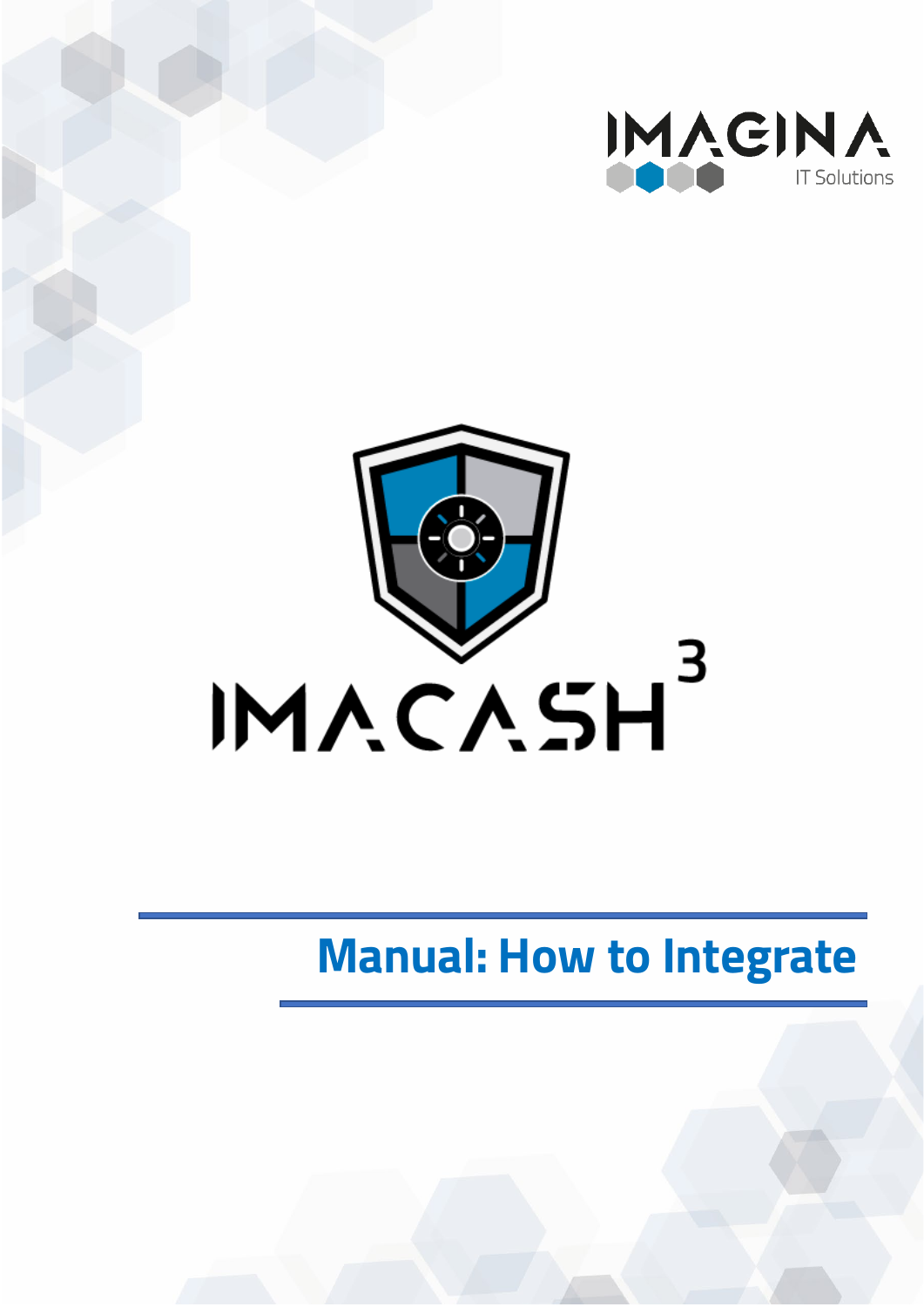

# IMAGINA MANUAL: HOW TO INTEGRATE



### **Contents**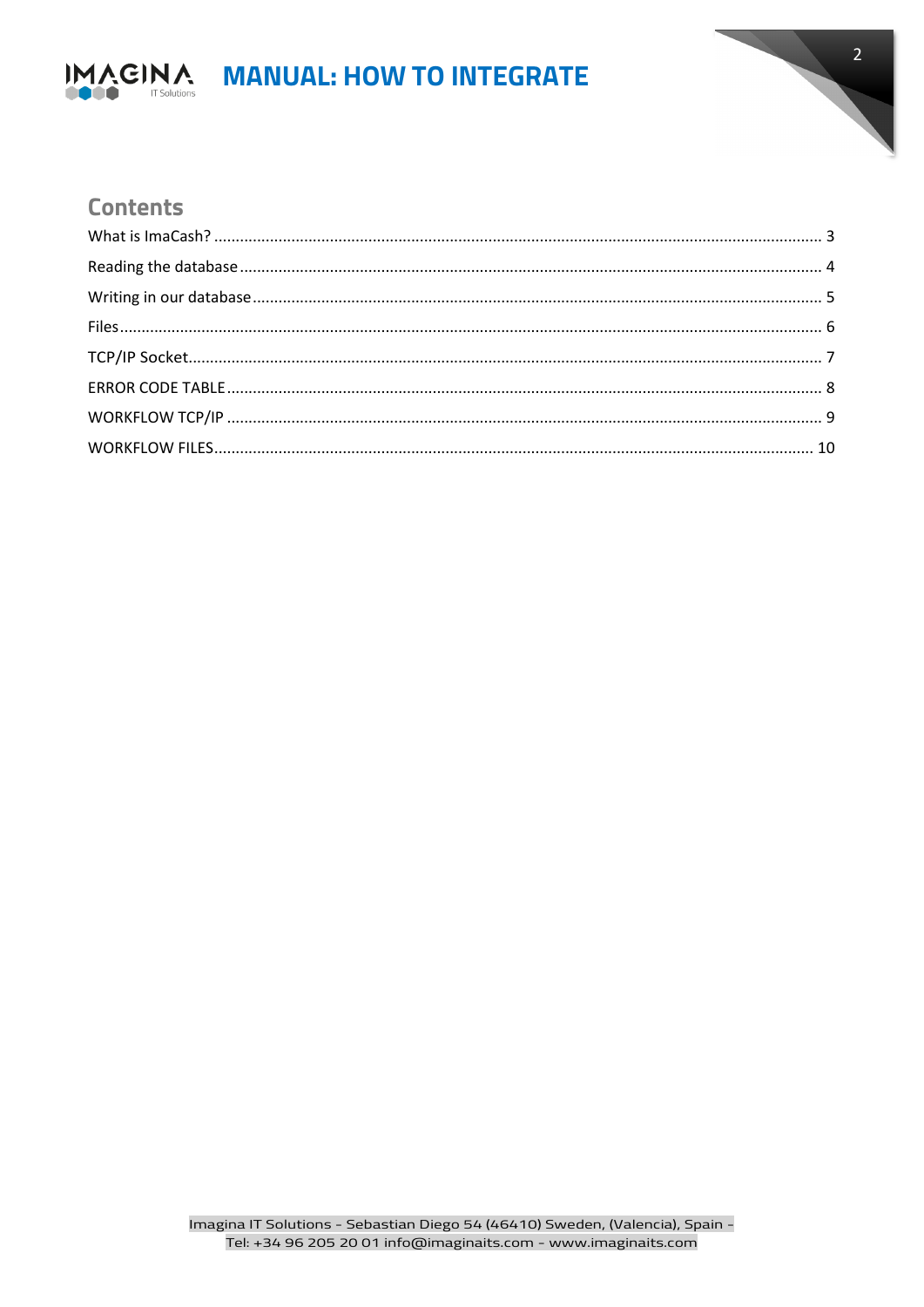



## <span id="page-2-0"></span>**What is ImaCash?**

**ImaCash** is a software that acts between the cash drawer and the point of sale software, so that we consult the data at the origin of the sales, analyze them, show their sale to make payment and store their result.

It should be emphasized that **ImaCash** is not only an integration solution between the different cash control machines and the sales control of the establishment, **ImaCash** aims through various mechanisms, to stop fraud in the establishments.

**ImaCash** can be integrated by different methods. Each one of them is completely valid for a pure integration, but it is necessary to bear in mind that, depending on the method used, we will lose robustness, being the **reading to the database** the best of all.

Our software collects the sales made every 3 seconds (configurable), comparing the differences and collecting only the sales that have not been collected previously.

We have several methods to carry out integrations:

- Reading the database
- Writing in our database
- Files
- TCP/IP Socket
- OCR (*Optical Character Recognition*)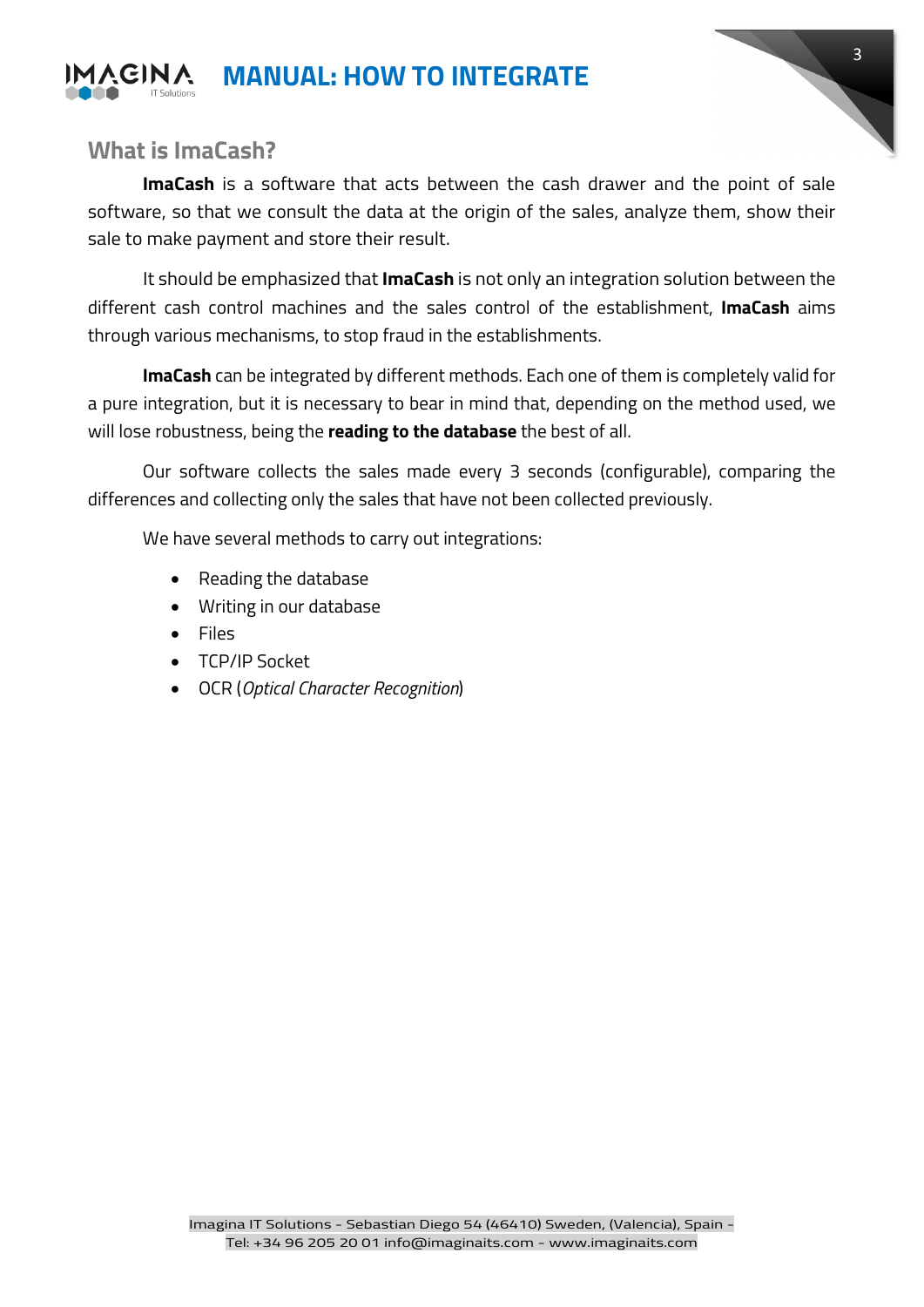

# <span id="page-3-0"></span>**Reading the database**

The client must create a user of the *POS database* that only has reading permission and that shows us which are the sales tables, vendors, counters and companies. With that user, we'll do the integration. We also give the option for the client to create views of the *POS* database with the tables mentioned above.

4

The *POS* developer must specify which type of database engine is being used (*MySQL, SQL SERVER, Access...*), as well as the connection protocol (*TCP/IP, ODBC...)* and any nonstandard parameters needed for connection.

The data we need to read from the database is:

- Ticket number
- Date and time
- Total
- User
- Counter
- Cash or card
- Company or activity (not necessarily strict).

**This is the method we recommend the most, as it allows us to read the database, we can guarantee the complete functioning of ImaCash, making integration fast, simple and safe.**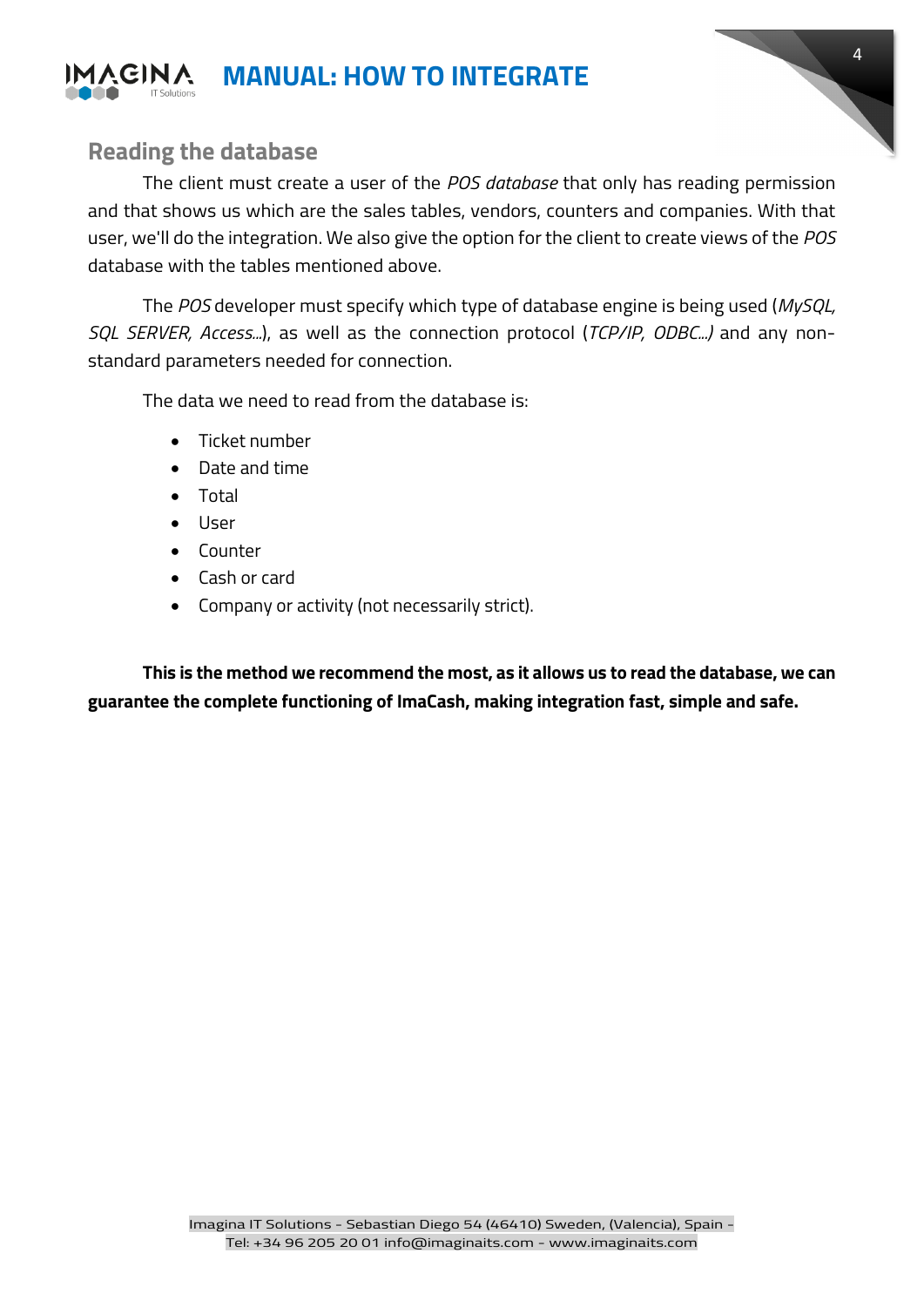

<span id="page-4-0"></span>

In our database engine, the *POS* can write or copy all *POS* sales transactions. This option is valid if the developer does not want to provide data from his connection or the database engine he uses is not standard and prefers to write this data in our *SGBD* engine.

5

In this case you can configure our database for full access and create a database in our *MySQL* similar to this one:

#### **SALES TABLE**

- Id varchar (30) PK
- Timestamp date with precision up to seconds
- Company integer (11)
- Seller integer (11)
- Integer counter (11)
- Amount integer (11) what is charged in cash (preferably in cents)
- Type integer (1) 0 if it is in card, 1 if it is in cash

#### **SALES TABLE**

- Id integer (11) PK
- Name varchar (250)

#### **TABLE OF COUNTERS**

- Id integer (11) PK
- Name varchar (250)

#### **COMPANY TABLE**

- Id integer (11) PK
- Name varchar (250)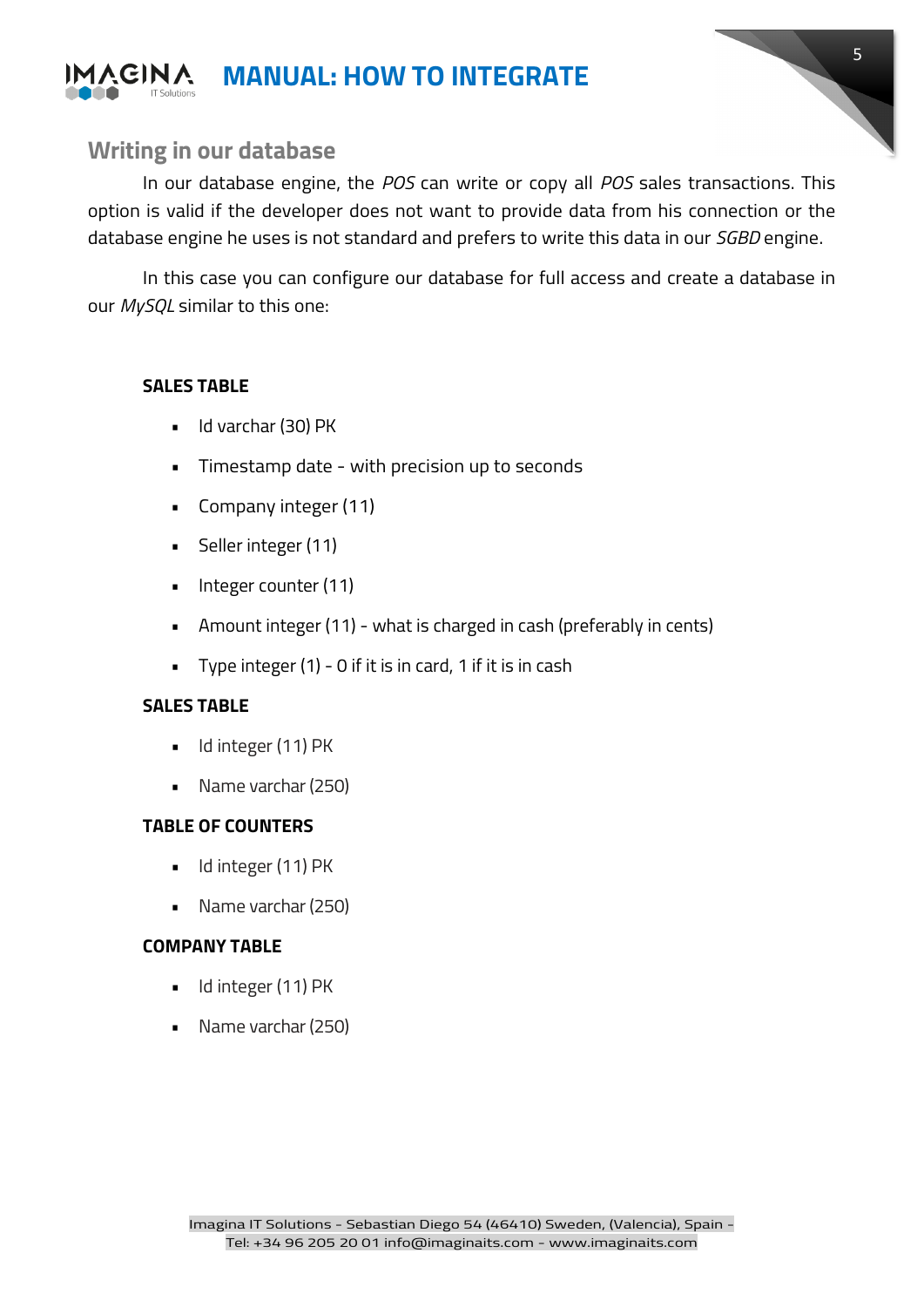

#### <span id="page-5-0"></span>**Files**

The client is the one who writes to us and sends us files of any format (*txt, xml, json...* ) using optionally *AES 256* encryption.

For this method, it is necessary to have a **shared folder on the network**, which has full **ImaCash** and *POS* permissions for modification, creation and deletion.

If the files are *txt*, there will be a single line indicating the operation in question with the following format (separated by "**;** ").

*(Amount);(POS/CASH number);(Invoice/ticket number);(Number/User name);(Date and time);((1 if paid in cash)/(0 if paid by card)).*

Depending on the type of transaction, the file name will change.

#### *Example*

Sale made by Carlos of 1€, at the MOST2 counter at 12:12:25 on 1 January 2017. The ticket number is 12345 and has been paid in cash:

#### • **V12345.txt >> 1,00;MOST2;V12345;CARLOS;2017-01-01 12:12:25;1**

Return (or subscription) by Javier of -1€, at the MOST1 counter at 15:25:36 on 1 January 2017. The ticket number is 12346 and has been made with a card:

#### • **V12346.txt >> -1,00;MOST1;V12346;JAVIER;2017-01-01 15:25:36;0**

When **ImaCash** starts, it will read the pending files and load them. When the sales have been paid for, it will delete the files and create another one with the transaction response (whether it was successful or not).

#### *Example*

Successful transaction:

• **V12345.txt >> OK**

Unsuccessful transaction:

• **V12345.txt >> KO**

6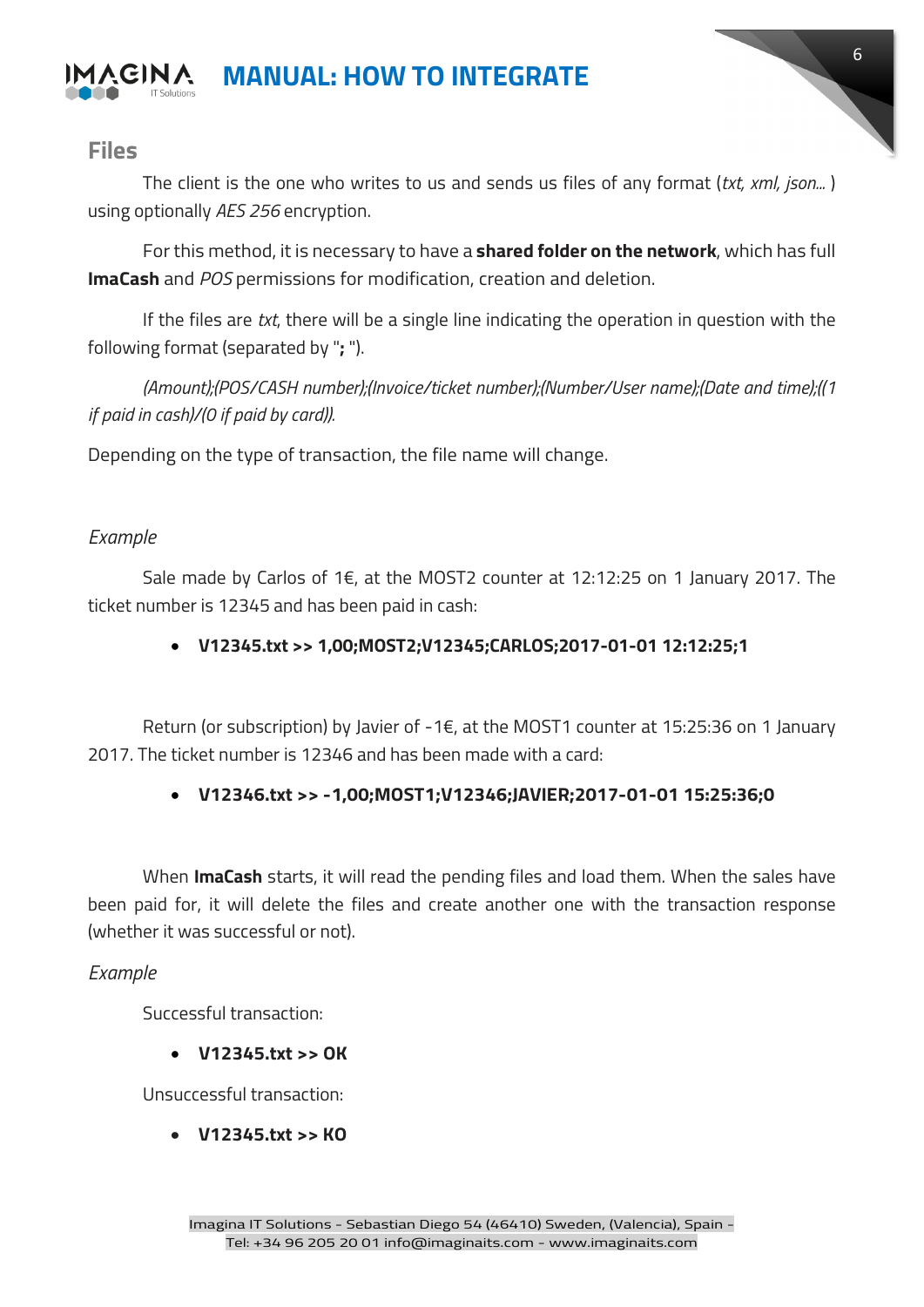



# <span id="page-6-0"></span>**TCP/IP Socket**

#### **This method of integration is the least recommended.**

**ImaCash** will work as a server and will receive payments from the different *POS* in the establishment. If **ImaCash** is switched off, the transaction made will not be recorded anywhere and will therefore be lost.

In any case, in order to carry out this type of integration, the client will send us a Socket with a single line the same as that of the *txt* files.

To send a transaction to **ImaCash** this string will be sent:

#### **NEW TRANSACTION:**

- DATA;{ID\_TRANSACTION};{SALESMAN};{POS};{AMOUNT};{TYPE}
	- o ID\_TRANSACTION
		- $I$  It is the identifier of the transaction
	- o SALESMAN
		- **If** It's the name of the salesman
	- o POS
		- It is the name of the Point of Sale (Terminal)
	- o AMOUNT
		- Is the amount of transaction (integers)
	- o TYPE
		- It's the type of transaction
			- $\bullet$  0 = Card
			- $1 =$ Cash
	- o Examples:
		- DATA;V000001;CARLOS;P1;120;1
			- Transaction V000001 created by Carlos in POS P1, amount 1,20€ in cash
		- DATA;V000002;JAVIER;P2;562;0
			- Transaction V000002 created by Javier in POS P2, amount 5,62 € in card

**CANCEL**: (POS-side)

DATA;{ID\_TRANSCTION};CANCEL

**RESPONSE**: (ImaCash-side)

- DATA;{ID\_TRANSACTION};{CODE}
	- o ID\_TRANSACTION
		- $I$  It's the identifier of the transaction.
	- $\circ$  CODE
		- The response code (see code table);
		- If the code is **000**, the transaction is fine otherwise, there is an error.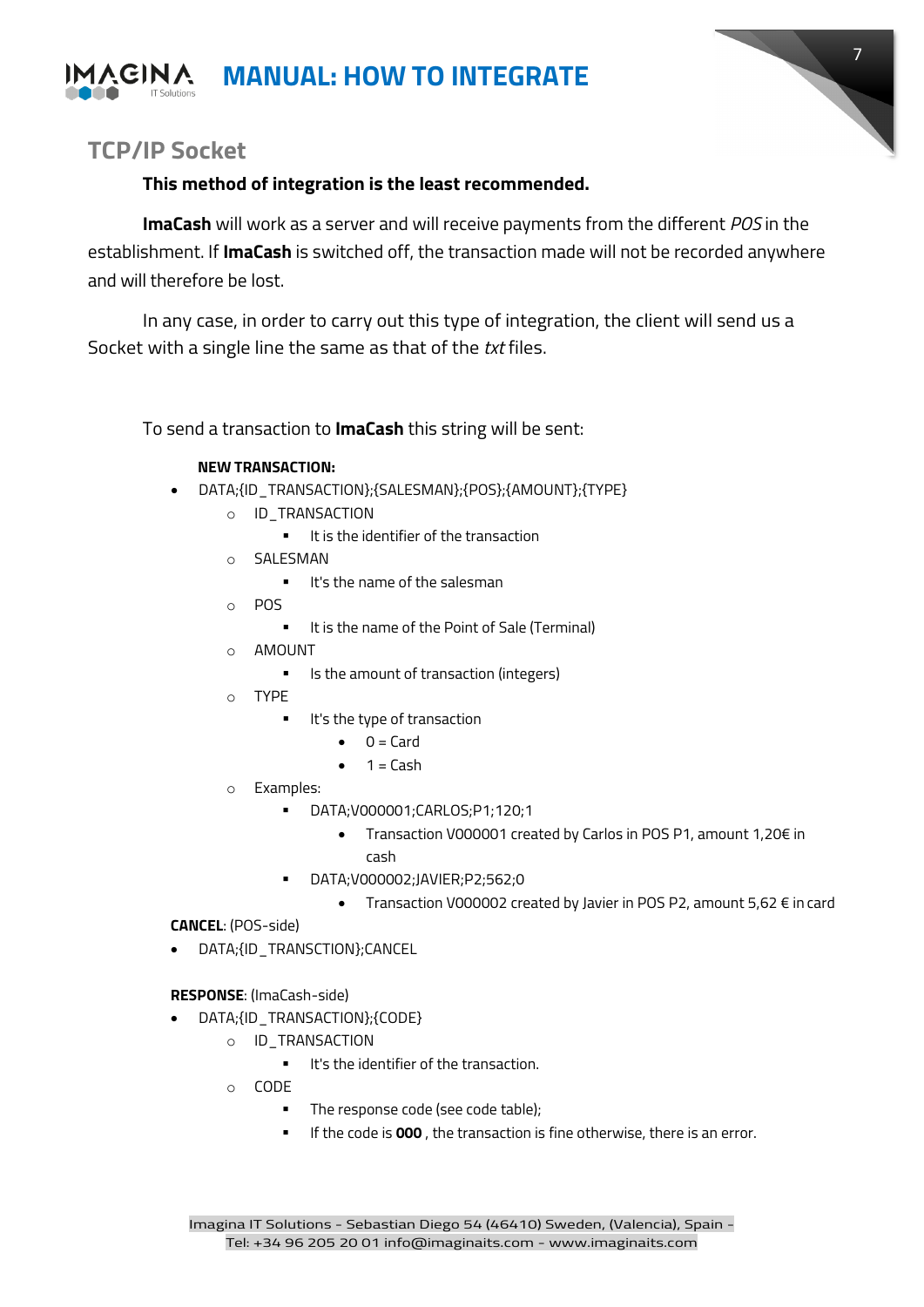



# <span id="page-7-0"></span>**ERROR CODE TABLE**

| <b>NAME OF THE</b><br><b>FIELD</b> | <b>CODE</b> | <b>DESCRIPTION</b>                                                                                                           |
|------------------------------------|-------------|------------------------------------------------------------------------------------------------------------------------------|
| <b>SUCCESS</b>                     | 000         | The operation was successful.                                                                                                |
| <b>PAID</b>                        | 001         | The operation is paid for.                                                                                                   |
| <b>UKNOWN_ERROR</b>                | 999         | The operation failed for a reason not<br>specified above.<br>The error message field can be checked<br>for more information. |
| <b>ERROR_TICKET_ID</b>             | 101         | The number of entries is empty or has<br>special characters.                                                                 |
| <b>ERROR_TICKET_TYPE</b>           | 104         | The ticket type is different from 0 or 1.                                                                                    |
| <b>ERROR_TICKET_CASHIER</b>        | 105         | The cashier's name is empty or has<br>special characters.                                                                    |
| <b>ERROR_TICKET_POS</b>            | 106         | The name of the device cashier is empty<br>or has special characters.                                                        |
| <b>ERROR_TICKET_AMOUNT</b>         | 107         | The total quantity is empty or is not a<br>number.                                                                           |
| <b>ERROR_TICKET_DUPLICATED</b>     | 108         | This operation is already in the database<br>of the executing or completed BP.                                               |
| ERROR_TICKET_NOT_EXISTS            | 109         | The Requested Ticket does not exist                                                                                          |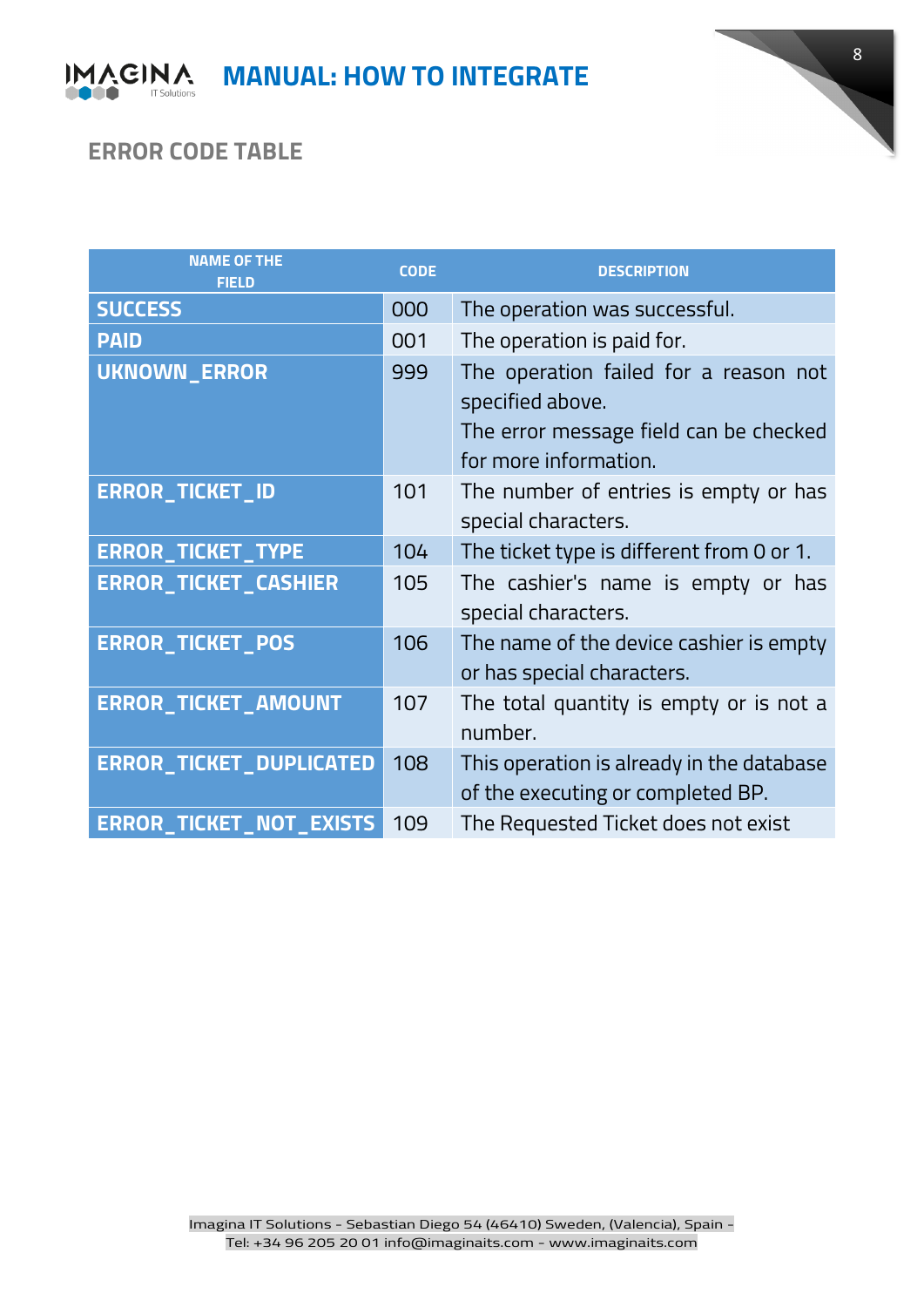



# <span id="page-8-0"></span>**WORKFLOW TCP/IP**



Imagina IT Solutions - Sebastian Diego 54 (46410) Sweden, (Valencia), Spain - Tel: +34 96 205 20 01 info@imaginaits.com - [www.imaginaits.com](http://www/)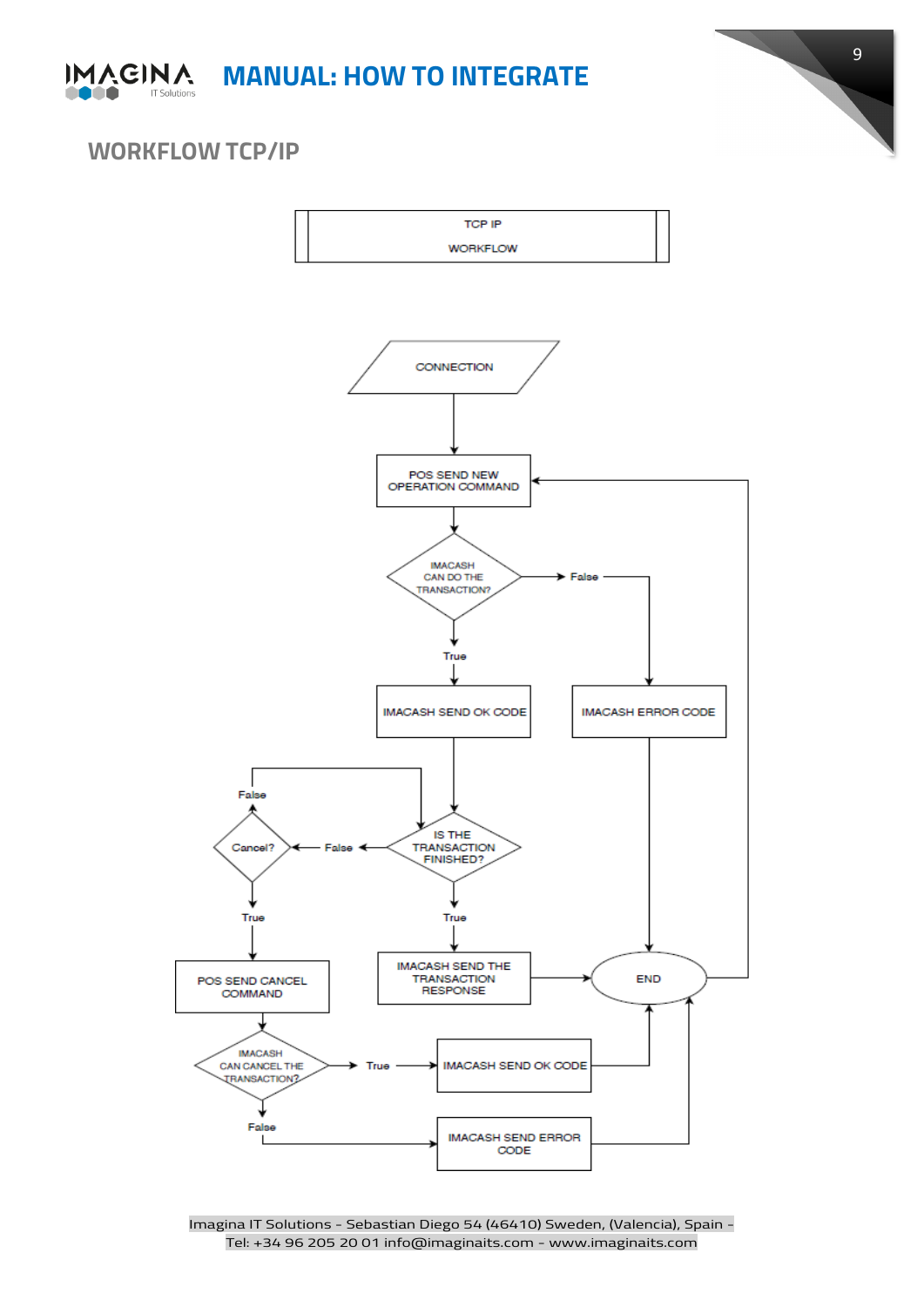

**MANUAL: HOW TO INTEGRATE**



<span id="page-9-0"></span>**WORKFLOW FILES**